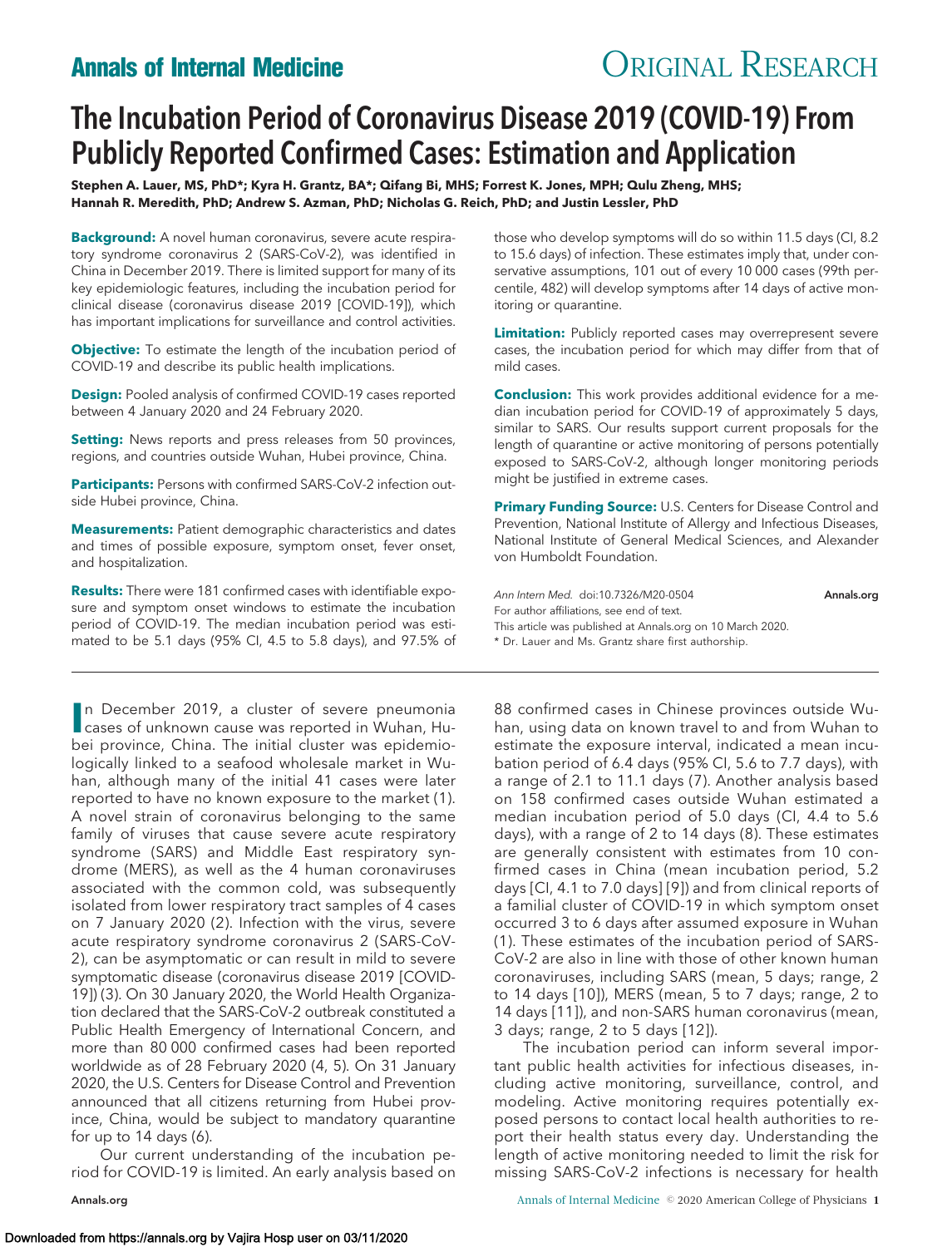departments to effectively use limited resources. In this article, we provide estimates of the incubation period of COVID-19 and the number of symptomatic infections missed under different active monitoring scenarios.

## **METHODS**

#### **Data Collection**

We searched for news and public health reports of confirmed COVID-19 cases in areas with no known community transmission, including provinces, regions, and countries outside Hubei. We searched for reports in both English and Chinese and abstracted the data necessary to estimate the incubation period of COVID-19. Two authors independently reviewed the full text of each case report. Discrepancies were resolved by discussion and consensus.

For each case, we recorded the time of possible exposure to SARS-CoV-2, any symptom onset, fever onset, and case detection. The exact time of events was used when possible; otherwise, we defined conservative upper and lower bounds for the possible interval of each event. For most cases, the interval of possible SARS-CoV-2 exposure was defined as the time between the earliest possible arrival to and latest possible departure from Wuhan. For cases without history of travel to Wuhan but with assumed exposure to an infectious person, the interval of possible SARS-CoV-2 exposure was defined as the maximum possible interval of exposure to the infectious person, including time before the infectious person was symptomatic. We allowed for the possibility of continued exposure within known clusters (for example, families traveling together) when the ordering of transmission was unclear. We assumed that exposure always preceded symptom onset. If we were unable to determine the latest exposure time from the available case report, we defined the upper bound of the exposure interval to be the latest possible time of symptom onset. When the earliest possible time of exposure could not be determined, we defined it as 1 December 2019, the date of symptom onset in the first known case (1); we performed a sensitivity analysis for the selection of this universal lower bound. When the earliest possible time of symptom onset could not be determined, we assumed it to be the earliest time of possible exposure. When the latest time of possible symptom onset could not be determined, we assumed it to be the latest time of possible case detection. Data on age, sex, country of residence, and possible exposure route were also collected.

#### **Statistical Analysis**

Cases were included in the analysis if we had information on the interval of exposure to SARS-CoV-2 and symptom onset. We estimated the incubation time using a previously described parametric accelerated failure time model (13). For our primary analysis, we assumed that the incubation time follows a log-normal distribution, as seen in other acute respiratory viral infections (12). We fit the model to all observations, as

**2** Annals of Internal Medicine **[Annals.org](http://www.annals.org) 2** Annals.org **2** Annals.org **2** Annals.org **2** Annals.org **2** Annals.org **2** Annals.org **2** Annals.org **2** Annals.org **2** Annals.org **2** Annals.org **2** Annals.org **2** Annals.o

Using these estimates of the incubation period, we quantified the expected number of undetected symptomatic cases in an active monitoring program, adapting a method detailed by Reich and colleagues (14). We accounted for varying durations of the active monitoring program (1 to 28 days) and individual risk for symptomatic infection (low risk: 1-in-10 000 chance of infection; medium risk: 1-in-1000 chance; high risk: 1-in-100 chance; infected: 1-in-1 chance). For each bootstrapped set of parameter estimates from the lognormal model, we calculated the probability of a symptomatic infection developing after an active monitoring program of a given length for a given risk level. This model conservatively assumes that persons are exposed to SARS-CoV-2 immediately before the active monitoring program and assumes perfect ascertainment of symptomatic cases that develop under active monitoring. We report the mean and 99th percentile of the expected number of undetected symptomatic cases for each active monitoring scenario.

All estimates are based on persons who developed symptoms, and this work makes no inferences about asymptomatic infection with SARS-CoV-2. The analyses were conducted using the coarseDataTools and activemonitr packages in the R statistical programming language, version 3.6.2 (R Foundation for Statistical Computing). All code and data are available at [https:](https://github.com/HopkinsIDD/ncov_incubation) [//github.com/HopkinsIDD/ncov\\_incubation](https://github.com/HopkinsIDD/ncov_incubation) (release at time of submission at [https://zenodo.org/record/3692048\)](https://zenodo.org/record/3692048) (15).

#### **Role of the Funding Source**

The findings and conclusions in this manuscript are those of the authors and do not necessarily represent the views of the U.S. Centers for Disease Control and Prevention, the National Institute of Allergy and Infectious Diseases, the National Institute of General Medical Sciences, and the Alexander von Humboldt Foundation. The funders had no role in study design, data collection and analysis, preparation of the manuscript, or the decision to submit the manuscript for publication.

### **RESULTS**

We collected data from 181 cases with confirmed SARS-CoV-2 infection detected outside Hubei province before 24 February 2020 (Table 1). Of these, 69 (38%) were female, 108 were male (60%), and 4 (2%) were of unknown sex. The median age was 44.5 years (interquartile range, 34.0 to 55.5 years). Cases were collected from 24 countries and regions outside mainland China ( $n = 108$ ) and 25 provinces within mainland China (n = 73). Most cases (n = 161) had a known re-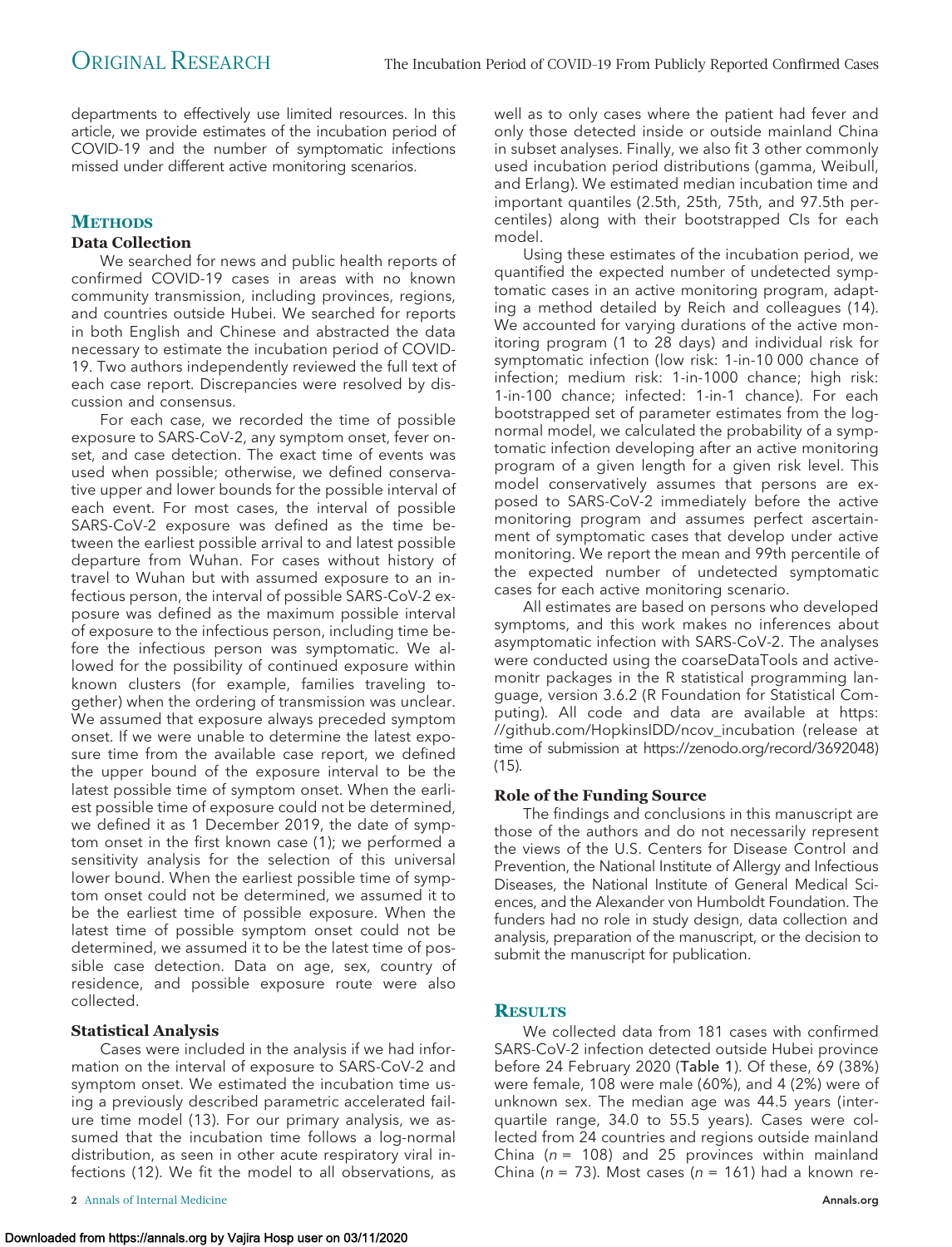*Table 1.* Characteristics of Patients With Confirmed COVID-19 Included in This Analysis ( $n = 181$ )\*

| <b>Characteristic</b>               | Value            |
|-------------------------------------|------------------|
| Median age (interquartile range), y | 44.5 (34.0-55.5) |
| Sex, n (%)<br>Female                | 69 (38.1)        |
| Male                                | 108 (59.7)       |
| Unknown                             | 4(2.2)           |
| Exposure to Wuhan, n (%)            |                  |
| Resident of Hubei province          | 84 (46.4)        |
| Known travel to Wuhan               | 77 (42.5)        |
| None/unknown                        | 20(11.0)         |

COVID-19 = coronavirus disease 2019.

 $*$  Regions of case detection include mainland China ( $n = 73$ ), Singapore (n = 16), Japan (n = 13), Taiwan (n = 10), Hong Kong (n = 8), South Korea (n = 8), Thailand (n = 8), Malaysia (n = 7), Australia (n = 6), Macau ( $n = 5$ ), the United States ( $n = 5$ ), France ( $n = 4$ ), the Philippines (n = 3), Canada (n = 2), Italy (n = 2), Vietnam (n = 2), Brazil (n = 1), Cambodia (n = 1), Finland (n = 1), Germany (n = 1), Lebanon (n = 1), Nepal ( $n = 1$ ), Sri Lanka ( $n = 1$ ), Sweden ( $n = 1$ ), and the United Arab Emirates ( $n = 1$ ).

cent history of travel to or residence in Wuhan; others had evidence of contact with travelers from Hubei or persons with known infection. Among those who developed symptoms in the community, the median time from symptom onset to hospitalization was 1.2 days (range, 0.2 to 29.9 days) (Figure 1).

Fitting the log-normal model to all cases, we estimated the median incubation period of COVID-19 to be 5.1 days (CI, 4.5 to 5.8 days) (Figure 2). We estimated that fewer than 2.5% of infected persons will show symptoms within 2.2 days (CI, 1.8 to 2.9 days) of exposure, and symptom onset will occur within 11.5 days (CI, 8.2 to 15.6 days) for 97.5% of infected persons. The estimate of the dispersion parameter was 1.52 (CI, 1.32 to 1.72), and the estimated mean incubation period was 5.5 days.

To control for possible bias from symptoms of cough or sore throat, which could have been caused by other more common pathogens, we performed the same analysis on the subset of cases with known time of fever onset ( $n = 99$ ), using the time from exposure to onset of fever as the incubation time. We estimated the median incubation period to fever onset to be 5.7 days (CI, 4.9 to 6.8 days), with 2.5% of persons experiencing fever within 2.6 days (CI, 2.1 to 3.7 days) and 97.5% having fever within 12.5 days (CI, 8.2 to 17.7 days) of exposure.

Because assumptions about the occurrence of local transmission and therefore the period of possible exposure may be less firm within mainland China, we also analyzed only cases detected outside mainland China  $(n = 108)$ . The median incubation period for these cases was 5.5 days (CI, 4.4 to 7.0 days), with the 95% range spanning from 2.1 (CI, 1.5 to 3.2) to 14.7 (CI, 7.4 to 22.6) days. Alternatively, persons who left mainland China may represent a subset of persons with longer incubation periods, persons who were able to travel internationally before symptom onset within China, or persons who may have chosen to delay reporting

*Figure 1.* SARS-CoV-2 exposure (blue), symptom onset (red), and case detection (green) times for 181 confirmed cases.



Shaded regions represent the full possible time intervals for exposure, symptom onset, and case detection; points represent the midpoints of these intervals. SARS-CoV-2 = severe acute respiratory syndrome coronavirus 2.

*Figure 2.* Cumulative distribution function of the



The estimated median incubation period of COVID-19 was 5.1 days (CI, 4.5 to 5.8 days). We estimated that fewer than 2.5% of infected persons will display symptoms within 2.2 days (CI, 1.8 to 2.9 days) of exposure, whereas symptom onset will occur within 11.5 days (CI, 8.2 to 15.6 days) for 97.5% of infected persons. Horizontal bars represent the 95% CIs of the 2.5th, 50th, and 97.5th percentiles of the incubation period distribution. The estimate of the dispersion parameter is 1.52 (CI, 1.32 to 1.72). COVID-19 = coronavirus disease 2019.

[Annals.org](http://www.annals.org) **Annals of Internal Medicine** 3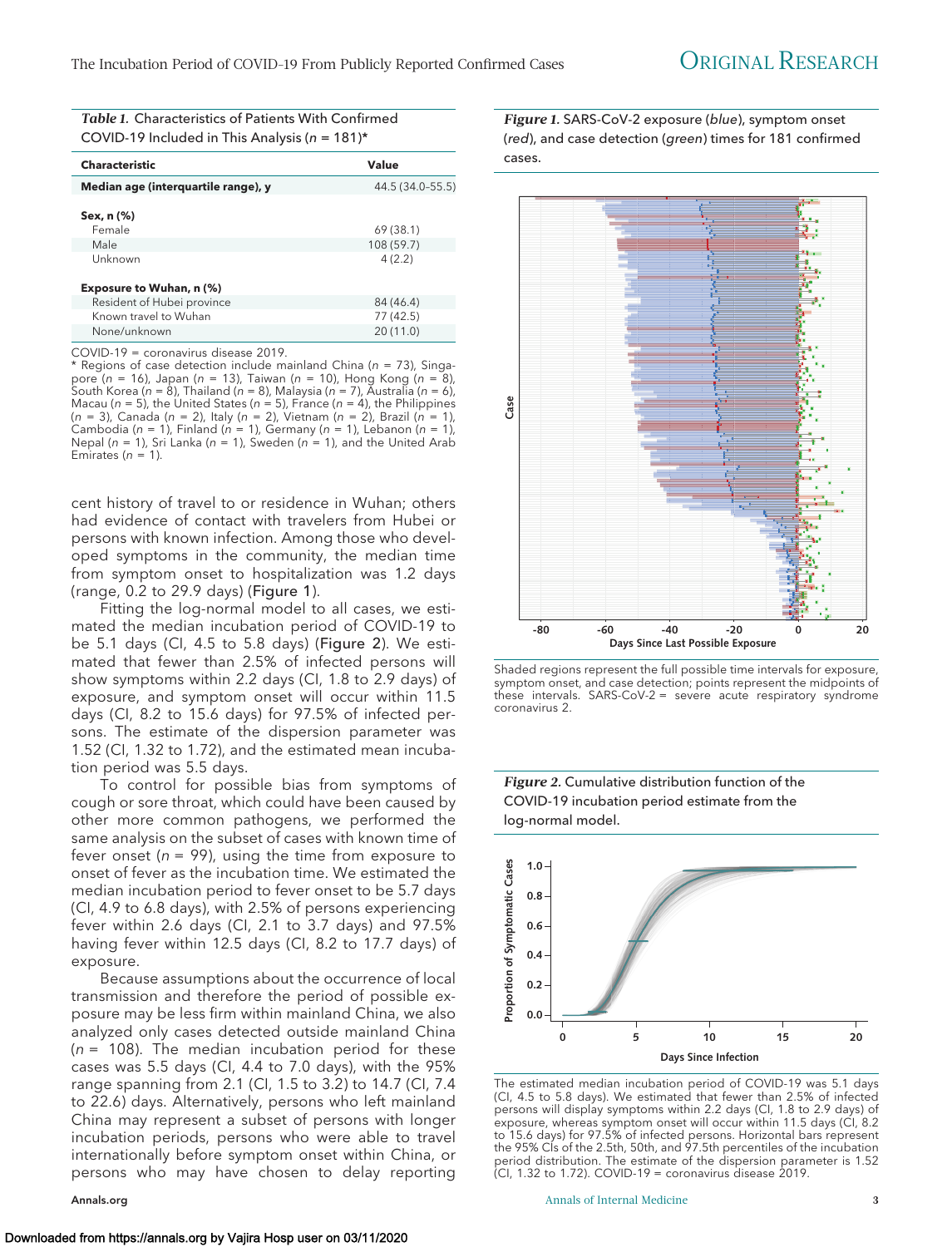*Table 2.* Expected Number of Symptomatic SARS-CoV-2 Infections That Would Be Undetected During Active Monitoring, Given Varying Monitoring Durations and Risks for Symptomatic Infection After Exposure\*

| <b>Monitoring</b><br><b>Duration</b> | <b>Mean Estimated Number of Undetected Symptomatic</b><br>Infections per 10 000 Monitored Persons (99th Percentile) |                                   |                                |                             |
|--------------------------------------|---------------------------------------------------------------------------------------------------------------------|-----------------------------------|--------------------------------|-----------------------------|
|                                      | <b>Low Risk</b><br>(1 in 10 000)                                                                                    | <b>Medium Risk</b><br>(1 in 1000) | <b>High Risk</b><br>(1 in 100) | <b>Infected</b><br>(1 in 1) |
| 7 d                                  | 0.2(0.4)                                                                                                            | 2.1(3.6)                          | 21.2(36.5)                     | 2120.6 (3648.5)             |
| 14 d                                 | 0.0(0.0)                                                                                                            | 0.1(0.5)                          | 1.0(4.8)                       | 100.9 (481.7)               |
| 21 d                                 | 0.0(0.0)                                                                                                            | 0.0(0.1)                          | 0.1(0.8)                       | 9.5(82.5)                   |
| 28 d                                 | 0.0(0.0)                                                                                                            | 0.0(0.0)                          | 0.0(0.2)                       | 1.4(17.8)                   |

SARS-CoV-2 = severe acute respiratory syndrome coronavirus 2.

\* Estimates were generated from a probabilistic model using the incubation period estimates from the log-normal model.

symptoms until they left China. Based on cases detected inside mainland China ( $n = 73$ ), the median incubation period is 4.8 days (CI, 4.2 to 5.6 days), with a 95% range of 2.5 (CI, 1.9 to 3.5) to 9.2 (CI, 6.4 to 12.5) days. Full results of these sensitivity analyses are presented in Appendix Table 1 (available at [Annals.org\)](http://www.annals.org).

We fit other commonly used parameterizations of the incubation period (gamma, Weibull, and Erlang distributions). The incubation period estimates for these alternate parameterizations were similar to those from the log-normal model (Appendix Table 2, available at [Annals.org\)](http://www.annals.org).

Given these estimates of the incubation period, we predicted the number of symptomatic infections we would expect to miss over the course of an active monitoring program. We classified persons as being at high risk if they have a 1-in-100 chance of developing a symptomatic infection after exposure. For an active monitoring program lasting 7 days, the expected number of symptomatic infections missed for every 10 000 high-risk persons monitored is 21.2 (99th percentile, 36.5) (Table 2 and Figure 3). After 14 days, it is highly unlikely that further symptomatic infections would be undetected among high-risk persons (mean, 1.0 undetected infections per 10 000 persons [99th percentile, 4.8]). However, substantial uncertainty remains in the classification of persons as being at "high," "medium," or "low" risk for being symptomatic, and this method does not consider the role of asymptomatic infection. We have created an application to estimate the proportion of missed COVID-19 cases across any active monitoring duration up to 100 days and various population risk levels (16).

### **DISCUSSION**

We present estimates of the incubation period for the novel coronavirus disease (COVID-19) that emerged in Wuhan, Hubei province, China, in 2019. We estimated the median incubation period of COVID-19 to be 5.1 days and expect that nearly all infected persons who have symptoms will do so within 12 days of infection. We found that the current period of active monitoring recommended by the U.S. Centers for Disease Control and Prevention (14 days) is well supported by the evidence (6). Symptomatic disease is frequently associated with transmissibility of a pathogen. However, given recent evidence of SARS-CoV-2 transmission by mildly symptomatic and asymptomatic persons (17, 18), we note that time from exposure to onset of infectiousness (latent period) may be shorter than the incubation period estimated here, with important implications for transmission dynamics.

Our results are broadly consistent with other estimates of the incubation period (1, 7–9). Our analysis, which was based on 181 confirmed COVID-19 cases, made more conservative assumptions about the possible window of symptom onset and the potential for continued exposure through transmission clusters outside Wuhan. Of note, the use of fixed times of symptom onset, as used in 3 of the 4 prior analyses, will truncate the incubation period distribution by either decreasing the maximum possible incubation period (if the earliest possible time of symptom onset is used) or increasing the minimum possible incubation period (if the midpoint or latest possible time of symptom onset is used). Therefore, using a symptom onset window more accu-

*Figure 3.* Proportion of known symptomatic SARS-CoV-2 infections that have yet to develop symptoms, by number of days since infection, using bootstrapped estimates from a log-normal accelerated failure time model.



The solid line represents the mean estimate, the dashed line represents the 99th percentile estimate, and the dotted line represents the first percentile estimate. See Table 2 for exact estimates at various time points and at different levels of population risk for symptomatic infection. SARS-CoV-2 = severe acute respiratory syndrome coronavirus 2.

**<sup>4</sup>** Annals of Internal Medicine **[Annals.org](http://www.annals.org) Annals.org Annals.org Annals.org**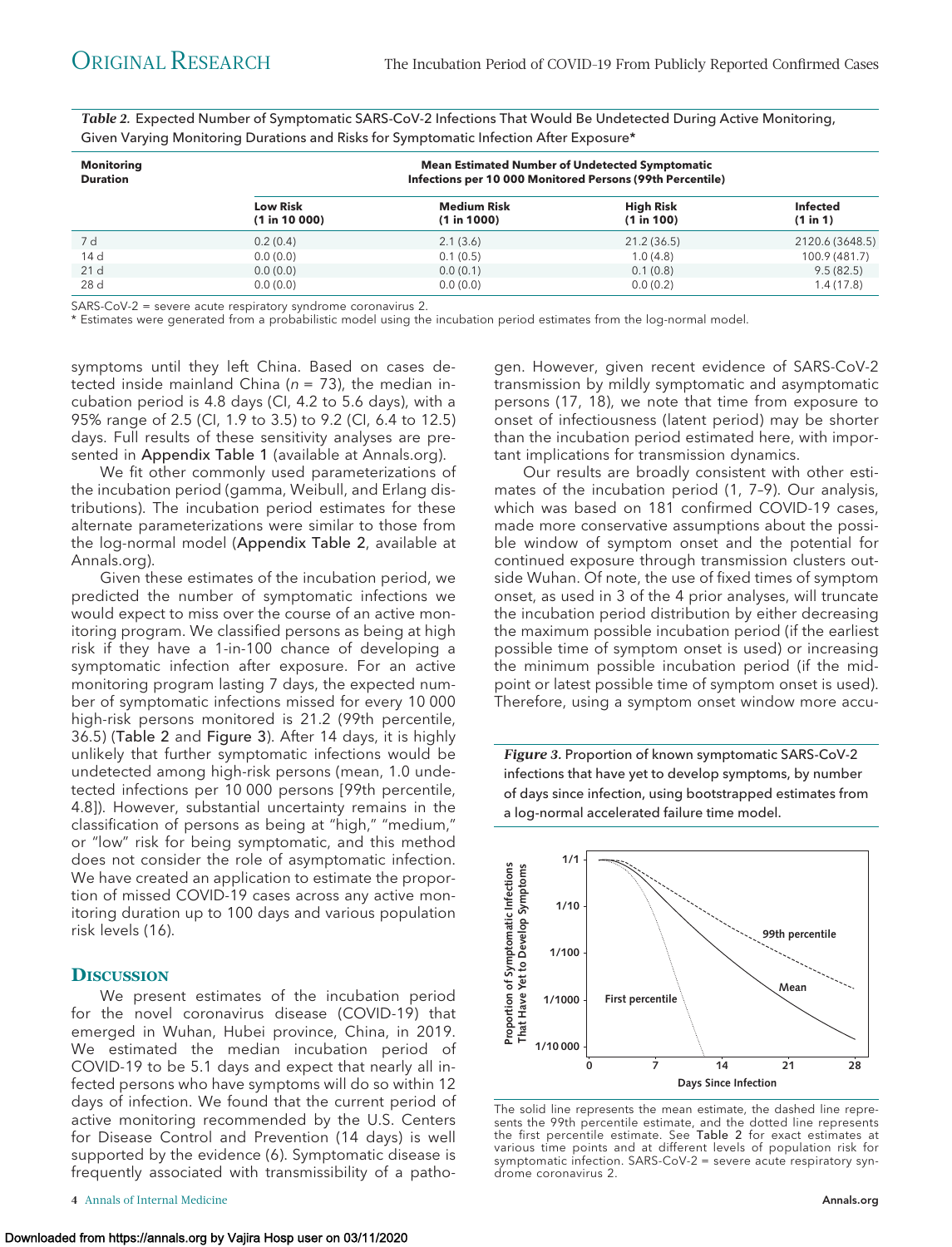rately accounts for the full distribution of possible incubation periods.

Although our results support current proposals for the length of quarantine or active monitoring of persons potentially exposed to SARS-CoV-2, longer monitoring periods might be justified in extreme cases. Among those who are infected and will develop symptoms, we expect 101 in 10 000 (99th percentile, 482) will do so after the end of a 14-day monitoring period (Table 2 and Figure 3), and our analyses do not preclude this estimate from being higher. Although it is essential to weigh the costs of extending active monitoring or quarantine against the potential or perceived costs of failing to identify a symptomatic case, there may be high-risk scenarios (for example, a health care worker who cared for a COVID-19 patient while not wearing personal protective equipment) where it could be prudent to extend the period of active monitoring.

This analysis has several important limitations. Our data include early case reports, with associated uncertainty in the intervals of exposure and symptom onset. We have used conservative bounds of possible exposure and symptom onset where exact times were not known, but there may be further inaccuracy in these data that we have not considered. We have exclusively considered reported, confirmed cases of COVID-19, which may overrepresent hospitalized persons and others with severe symptoms, although we note that the proportion of mild cases detected has increased as surveillance and monitoring systems have been strengthened. The incubation period for these severe cases may differ from that of less severe or subclinical infections and is not typically an applicable measure for those with asymptomatic infections.

Our model assumes a constant risk for SARS-CoV-2 infection in Wuhan from 1 December 2019 to 30 January 2020, based on the date of symptom onset of the first known case and the last known possible exposure within Wuhan in our data set. This is a simplification of infection risk, given that the outbreak has shifted from a likely common-source outbreak associated with a seafood market to human-to-human transmission. Moreover, phylogenetic analysis of 38 SARS-CoV-2 genomes suggests that the virus may have been circulating before December 2019 (19). To test the sensitivity of our estimates to that assumption, we performed an analysis where cases with unknown lower bounds on exposure were set to 1 December 2018, a full year earlier than in our primary analysis. Changing this assumption had little effect on the estimates of the median (0.2 day longer than for the overall estimate) and the 97.5th quantile (0.1 day longer) of the incubation period. In data sets such as ours, where we have adequate observations with well-defined minimum and maximum possible incubation periods for many cases, extending the universal lower bound has little bearing on the overall estimates.

This work provides additional evidence for a median incubation period for COVID-19 of approximately 5 days, similar to SARS. Assuming infection occurs at the initiation of monitoring, our estimates suggest that

101 out of every 10 000 cases will develop symptoms after 14 days of active monitoring or quarantine. Whether this rate is acceptable depends on the expected risk for infection in the population being monitored and considered judgment about the cost of missing cases (14). Combining these judgments with the estimates presented here can help public health officials to set rational and evidence-based COVID-19 control policies.

From Johns Hopkins Bloomberg School of Public Health, Baltimore, Maryland (S.A.L., K.H.G., Q.B., F.K.J., Q.Z., H.R.M., A.S.A., J.L.); and School of Public Health and Health Sciences, University of Massachusetts, Amherst, Massachusetts, and Ludwig-Maximilians-Universität, Munich, Germany (N.G.R.).

**Acknowledgment:** The authors thank all who have collected, prepared, and shared data throughout this outbreak. They are particularly grateful to Dr. Kaiyuan Sun, Ms. Jenny Chen, and Dr. Cecile Viboud from the Division of International Epidemiology and Population Studies, Fogarty International Center, National Institutes of Health; Dr. Moritz Kraemer and the open COVID-19 data working group; and the Johns Hopkins Center for Systems Science and Engineering.

**Grant Support:** By the U.S. Centers for Disease Control and Prevention (NU2GGH002000), the National Institute of Allergy and Infectious Diseases (R01 AI135115), the National Institute of General Medical Sciences (R35 GM119582), and the Alexander von Humboldt Foundation.

**Disclosures:** Dr. Lauer reports grants from the National Institute of Allergy and Infectious Diseases and the U.S. Centers for Disease Control and Prevention during the conduct of the study. Ms. Grantz reports a grant from the U.S. Centers for Disease Control and Prevention during the conduct of the study. Dr. Reich reports grants from the National Institute of General Medical Sciences and the Alexander von Humboldt Foundation during the conduct of the study. Dr. Lessler reports a grant from the U.S. Centers for Disease Control and Prevention during the conduct of the study. Authors not named here have disclosed no conflicts of interest. Disclosures can also be viewed at [www.acponline.org/authors/icmje](http://www.acponline.org/authors/icmje/ConflictOfInterestForms.do?msNum=M20-0504) [/ConflictOfInterestForms.do?msNum=M20-0504.](http://www.acponline.org/authors/icmje/ConflictOfInterestForms.do?msNum=M20-0504)

**Reproducible Research Statement:** Study protocol: Not applicable. Statistical code and data set: Available at [https://github](https://github.com/HopkinsIDD/ncov_incubation) [.com/HopkinsIDD/ncov\\_incubation.](https://github.com/HopkinsIDD/ncov_incubation)

**Corresponding Author:** Justin Lessler, PhD, Department of Epidemiology, Bloomberg School of Public Health, Johns Hopkins University, 615 North Wolfe Street, Baltimore, MD 21205; e-mail, [justin@jhu.edu.](mailto:justin@jhu.edu)

**Previous Posting:** This manuscript was posted as a preprint on medRxiv on 4 February 2020. doi:10.1101/2020.02.02 .20020016

Current author addresses and author contributions are available at [Annals.org.](http://www.annals.org)

[Annals.org](http://www.annals.org) **Annals of Internal Medicine** 5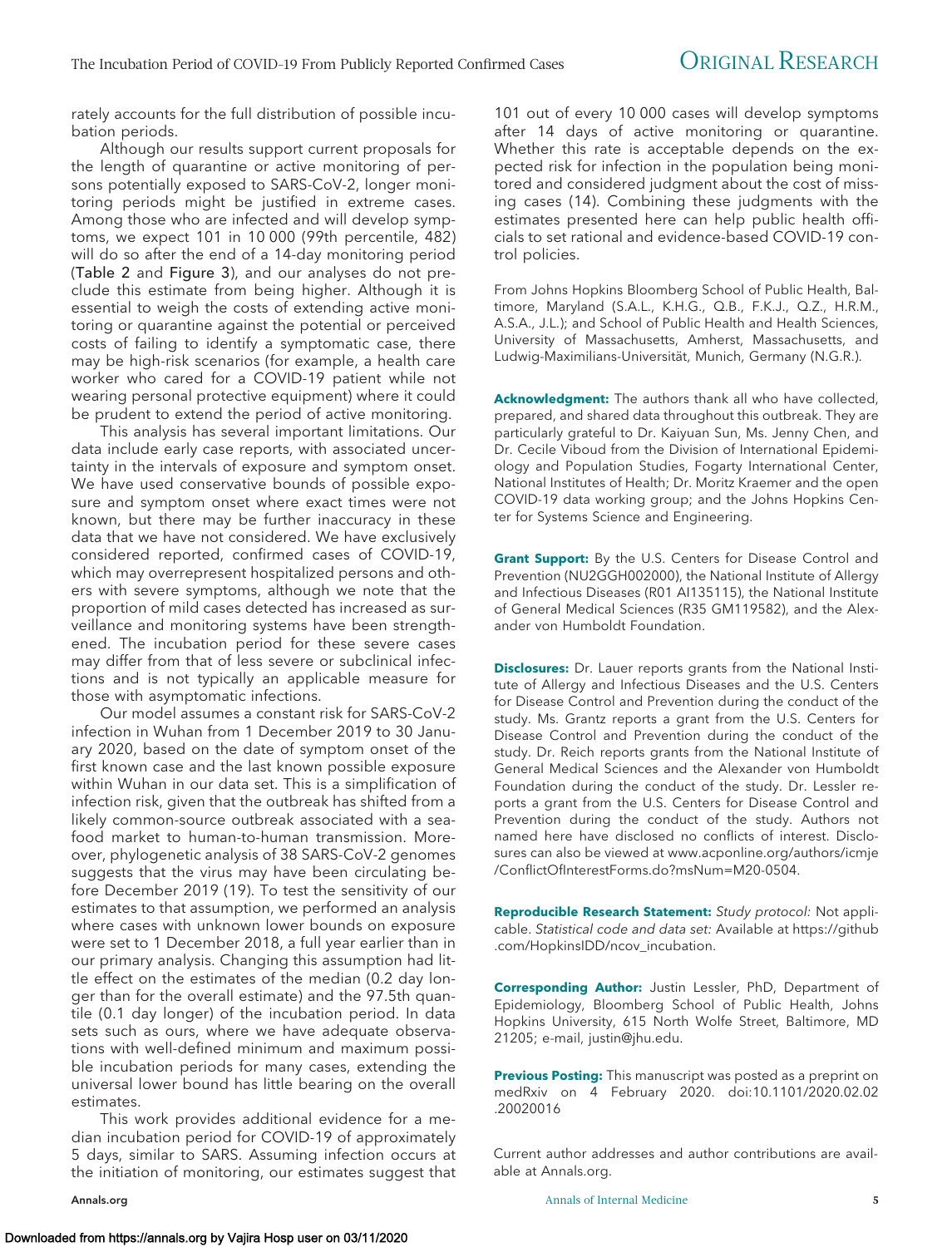### **References**

1. Huang C, Wang Y, Li X, et al. Clinical features of patients infected with 2019 novel coronavirus in Wuhan, China. Lancet. 2020;395:497- 506. [PMID: 31986264] doi:10.1016/S0140-6736(20)30183-5

2. Zhu N, Zhang D, Wang W, et al; China Novel Coronavirus Investigating and Research Team. A novel coronavirus from patients with pneumonia in China, 2019. N Engl J Med. 2020;382:727-733. [PMID: 31978945] doi:10.1056/NEJMoa2001017

3. The Novel Coronavirus Pneumonia Emergency Response Epidemiology Team. The Epidemiological Characteristics of an Outbreak of 2019 Novel Coronavirus Diseases (COVID-19)—China, 2020. China CDC Weekly. 2020;2:113-22.

4. World Health Organization. Coronavirus disease 2019 (COVID-19): Situation Report – 38. 27 February 2020. Accessed at [www.who](http://www.who.int/docs/default-source/coronaviruse/situation-reports/20200227-sitrep-38-covid-19.pdf?sfvrsn=9f98940c_2) [.int/docs/default-source/coronaviruse/situation-reports/20200227](http://www.who.int/docs/default-source/coronaviruse/situation-reports/20200227-sitrep-38-covid-19.pdf?sfvrsn=9f98940c_2) [-sitrep-38-covid-19.pdf?sfvrsn=9f98940c\\_2](http://www.who.int/docs/default-source/coronaviruse/situation-reports/20200227-sitrep-38-covid-19.pdf?sfvrsn=9f98940c_2) on 28 February 2020.

5. World Health Organization. Statement on the second meeting of the International Health Regulations (2005) Emergency Committee regarding the outbreak of novel coronavirus (2019-nCoV). 30 January 2020. Accessed at [www.who.int/news-room/detail/30-01-2020](http://www.who.int/news-room/detail/30-01-2020-statement-on-the-second-meeting-of-the-international-health-regulations-(2005)-emergency-committee-regarding-the-outbreak-of-novel-coronavirus-(2019-ncov)) [-statement-on-the-second-meeting-of-the-international-health](http://www.who.int/news-room/detail/30-01-2020-statement-on-the-second-meeting-of-the-international-health-regulations-(2005)-emergency-committee-regarding-the-outbreak-of-novel-coronavirus-(2019-ncov)) [-regulations-\(2005\)-emergency-committee-regarding-the-outbreak](http://www.who.int/news-room/detail/30-01-2020-statement-on-the-second-meeting-of-the-international-health-regulations-(2005)-emergency-committee-regarding-the-outbreak-of-novel-coronavirus-(2019-ncov)) [-of-novel-coronavirus-\(2019-ncov\)](http://www.who.int/news-room/detail/30-01-2020-statement-on-the-second-meeting-of-the-international-health-regulations-(2005)-emergency-committee-regarding-the-outbreak-of-novel-coronavirus-(2019-ncov)) on 31 January 2020.

6. TheWhite House. Press Briefing by Members of the President's Coronavirus Task Force. 31 January 2020. Accessed at [www.whitehouse.gov](http://www.whitehouse.gov/briefings-statements/press-briefing-members-presidents-coronavirus-task-force) [/briefings-statements/press-briefing-members-presidents-coronavirus](http://www.whitehouse.gov/briefings-statements/press-briefing-members-presidents-coronavirus-task-force) [-task-force](http://www.whitehouse.gov/briefings-statements/press-briefing-members-presidents-coronavirus-task-force) on 1 February 2020.

7. Backer JA, Klinkenberg D, Wallinga J. Incubation period of 2019 novel coronavirus (2019-nCoV) infections among travellers from Wuhan, China, 20 –28 January 2020. Euro Surveill. 2020;25. [PMID: 32046819] doi:10.2807/1560-7917.ES.2020.25.5.2000062

8. Linton NM, Kobayashi T, Yang Y, et al. Incubation period and other epidemiological characteristics of 2019 novel coronavirus infections with right truncation: a statistical analysis of publicly available case data. J Clin Med. 2020;9. [PMID: 32079150] doi:10.3390 /jcm9020538

9. Li Q, Guan X, Wu P, et al. Early transmission dynamics in Wuhan, China, of novel coronavirus-infected pneumonia. N Engl J Med. 2020. [PMID: 31995857] doi:10.1056/NEJMoa2001316

10. Varia M, Wilson S, Sarwal S, et al; Hospital Outbreak Investigation Team. Investigation of a nosocomial outbreak of severe acute respiratory syndrome (SARS) in Toronto, Canada. CMAJ. 2003;169: 285-92. [PMID: 12925421]

11. Virlogeux V, Fang VJ, Park M, et al. Comparison of incubation period distribution of human infections with MERS-CoV in South Korea and Saudi Arabia. Sci Rep. 2016;6:35839. [PMID: 27775012] doi: 10.1038/srep35839

12. Lessler J, Reich NG, Brookmeyer R, et al. Incubation periods of acute respiratory viral infections: a systematic review. Lancet Infect Dis. 2009;9:291-300. [PMID: 19393959] doi:10.1016/S1473-3099 (09)70069-6

13. Reich NG, Lessler J, Cummings DA, et al. Estimating incubation period distributions with coarse data. Stat Med. 2009;28:2769-84. [PMID: 19598148] doi:10.1002/sim.3659

14. Reich NG, Lessler J, Varma JK, et al. Quantifying the risk and cost of active monitoring for infectious diseases. Sci Rep. 2018;8:1093. [PMID: 29348656] doi:10.1038/s41598-018-19406-x

15. Lauer SA, Grantz KH, Bi Q, et al. Estimating the incubation time of the novel coronavirus (COVID-19) based on publicly reported cases using coarse data tools. 2020. Accessed at [https://github.com](https://github.com/HopkinsIDD/ncov_incubation) [/HopkinsIDD/ncov\\_incubation](https://github.com/HopkinsIDD/ncov_incubation) on 3 March 2020.

16. Determining Durations for Active Monitoring. Accessed at [https:](https://iddynamics.jhsph.edu/apps/shiny/activemonitr) [//iddynamics.jhsph.edu/apps/shiny/activemonitr](https://iddynamics.jhsph.edu/apps/shiny/activemonitr) on 28 February 2020.

17. Chan JF, Yuan S, Kok KH, et al. A familial cluster of pneumonia associated with the 2019 novel coronavirus indicating person-toperson transmission: a study of a family cluster. Lancet. 2020;395: 514-523. [PMID: 31986261] doi:10.1016/S0140-6736(20)30154-9

18. Rothe C, Schunk M, Sothmann P, et al. Transmission of 2019 nCoV infection from an asymptomatic contact in Germany [Letter]. N Engl J Med. 2020. [PMID: 32003551] doi:10.1056/NEJMc2001468 19. Genomic epidemiology of novel coronavirus (HCoV-19). 2020. Accessed at<https://nextstrain.org/ncov> on 29 January 2020.